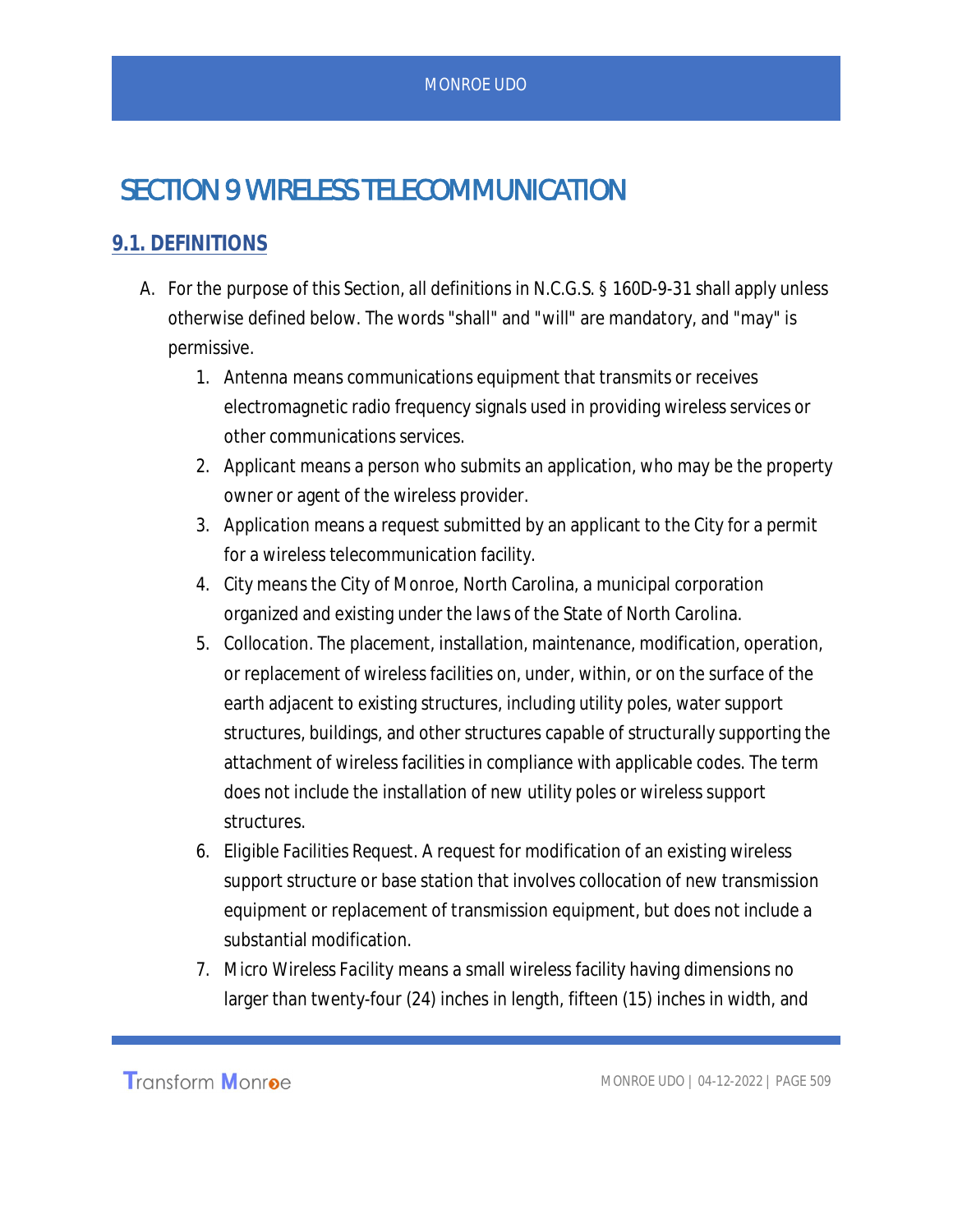twelve (12) inches in height and an exterior Antenna, if any, no longer than eleven (11) inches.

- 8. *Public Right-of-Wa*y means land in which the City owns the fee or has an easement required for use as a transportation facility.
- 9. *Small Wireless Facility* means a wireless facility that meets all of the following qualifications:
	- a. Antennas associated with the facility are located inside an enclosure of no more than six (6) cubic feet in volume.
	- b. All other wireless equipment associated with the facility is cumulatively no more than twenty-eight (28) cubic feet in volume.
	- c. The following types of associated equipment are not included in the calculation of equipment volume: electric meters, concealment elements, telecommunications demarcation boxes, ground-based enclosures, grounding equipment, power transfer switches, cutoff switches, vertical cable runs for the connection of power and other services, and utility poles or other support structures.
- 10. *Stealth Design* means a method of camouflaging any support structure, antenna, wireless telecommunications facilities, or other ancillary supporting communications facility.
- 11. *Substantial Modification* means the mounting of a proposed wireless facility on a wireless support structure that substantially changes the physical dimensions of the support structure. A mounting is presumed to be a substantial modification if it meets any one or more of the following criteria:
	- a. Increasing the existing vertical height of the structure by the greater of (i) more than ten percent (10%) or (ii) the height of one additional antenna array with separation from the nearest existing antenna not to exceed twenty (20) feet.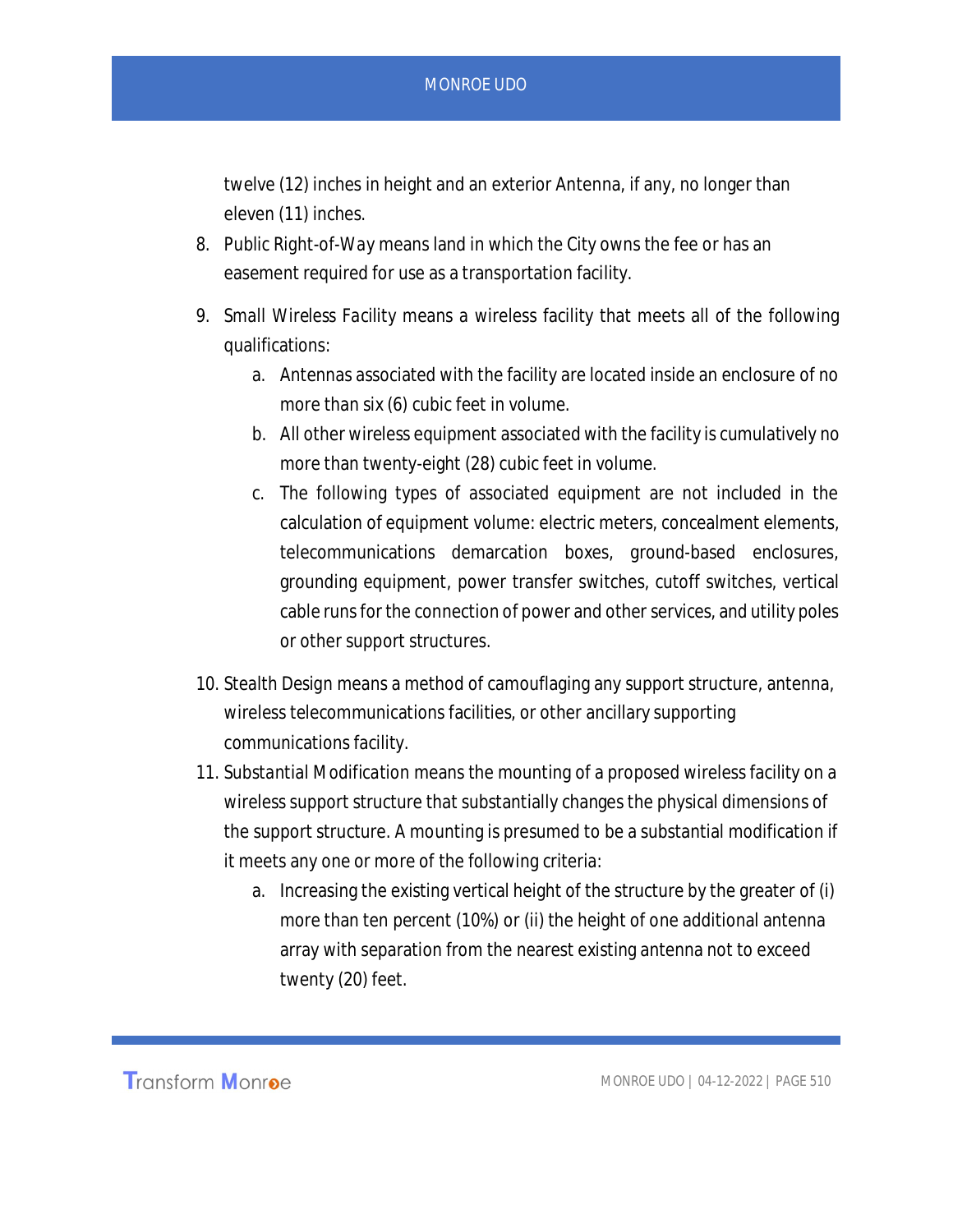- b. Except where necessary to shelter the antenna from inclement weather or to connect the antenna to the support structure via cable, adding an appurtenance to the body of a wireless support structure that protrudes horizontally from the edge of the wireless support structure the greater of (i) more than twenty (20) feet or (ii) more than the width of the wireless support structure at the level of the appurtenance.
- c. Increasing the square footage of the existing equipment compound by more than 2,500 square feet.
- 12. *Utility Pole* means a pole or similar structure used in whole or in part by the City or a private organization or private property to provide communications services, electric distribution, lighting, traffic control, signage or similar functions.
- 13. *Wireless Provider* means a wireless infrastructure provider or a wireless services provider.
- *14. Wireless Facilities* means equipment at a fixed location which enables wireless telecommunications between user equipment and a communications network, including radio transceivers, antennas, wires, coaxial or fiber-optic cable or other cables, wireless support structures, associated equipment.

## 9.2. PURPOSE AND INTENT

A. **Purpose and Intent**. It is the intent of this Section to comply with N.C.G.S. § 160D, Article 9, Part 3 Wireless Telecommunication Facilities, applicable state and federal law, and establish standards for the siting of wireless telecommunication facilities within the City. The City, through this Section, will allow wireless providers the opportunity to locate wireless telecommunication facilities, wireless telecommunication support structures, and small wireless facilities within its jurisdiction in order to provide an adequate level of service to its customers while protecting the health, safety, and welfare of the citizens of Monroe and its extraterritorial jurisdiction. No wireless facility, support structure, or small wireless facility shall be constructed, nor altered, from and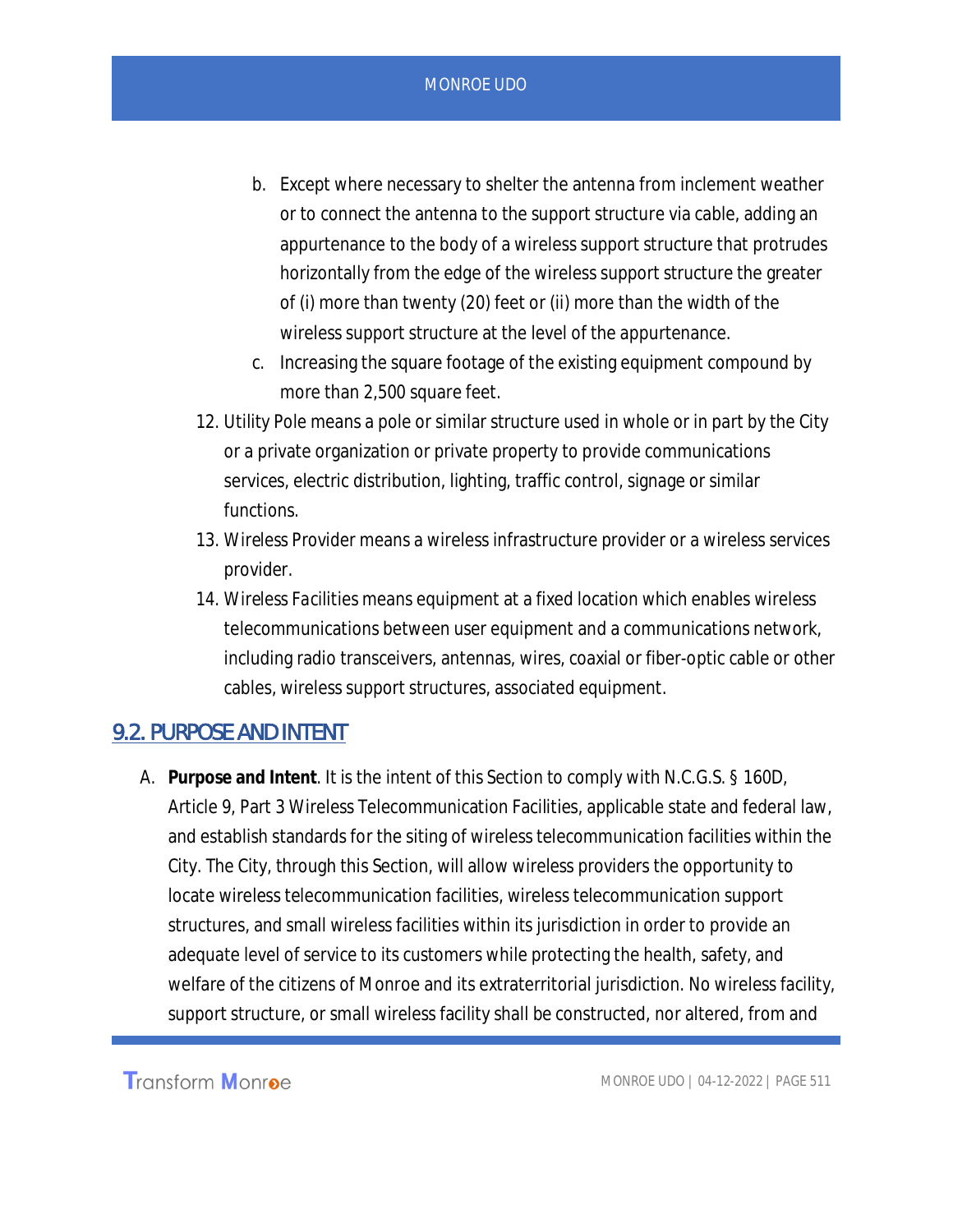after the effective date of this Section, except in conformance to the provisions stated herein. This Section intends to:

- 1. Protect residential districts and uses from potential adverse impacts;
- 2. Encourage collocation. It is the policy of the City to limit the number of wireless facilities needed within its jurisdiction. To accomplish this, the City requires collocation whenever possible and permits support structures of sufficient height to allow space for multiple antennas. Small wireless facilities, which may negate the need for additional wireless support structures, are encouraged;
- 3. Comply with all applicable state and federal law; and
- 4. Ensure that wireless telecommunication facilities, support structures and small wireless facilities in public rights-of-way do not inhibit the safety of pedestrians or obstruct sight distance triangles.
- **B. Applicability.** The provisions of this Section shall apply to all wireless telecommunication facilities, unless specifically exempted in this Section. All wireless telecommunication facilities, support structures and small wireless facilities shall comply with this UDO, applicable Federal Aviation Administration (FAA) regulations, Federal Communications Commission (FCC) regulations, and any other state or federal government regulations.
- **C. Exemptions**. The following shall be exempted from the standards in this Section, but shall be required to comply with all other relevant standards in the UDO:
	- 1. Amateur radio antennas operated by FCC-licensed amateur radio operators with an overall height of fifty (50) feet or less**;**
	- 2. Satellite dish antennas, other than broadcast, which may only be developed in accordance with the provisions of this UDO;
	- 3. Replacement or modification of antennas, appurtenances or other equipment with facilities that are substantially similar or of the same or smaller size, and that does not substantially change the physical dimensions of the wireless telecommunications facility when viewed from ground level from surrounding properties;

Transform Monroe

MONROE UDO | 04-12-2022 | PAGE 512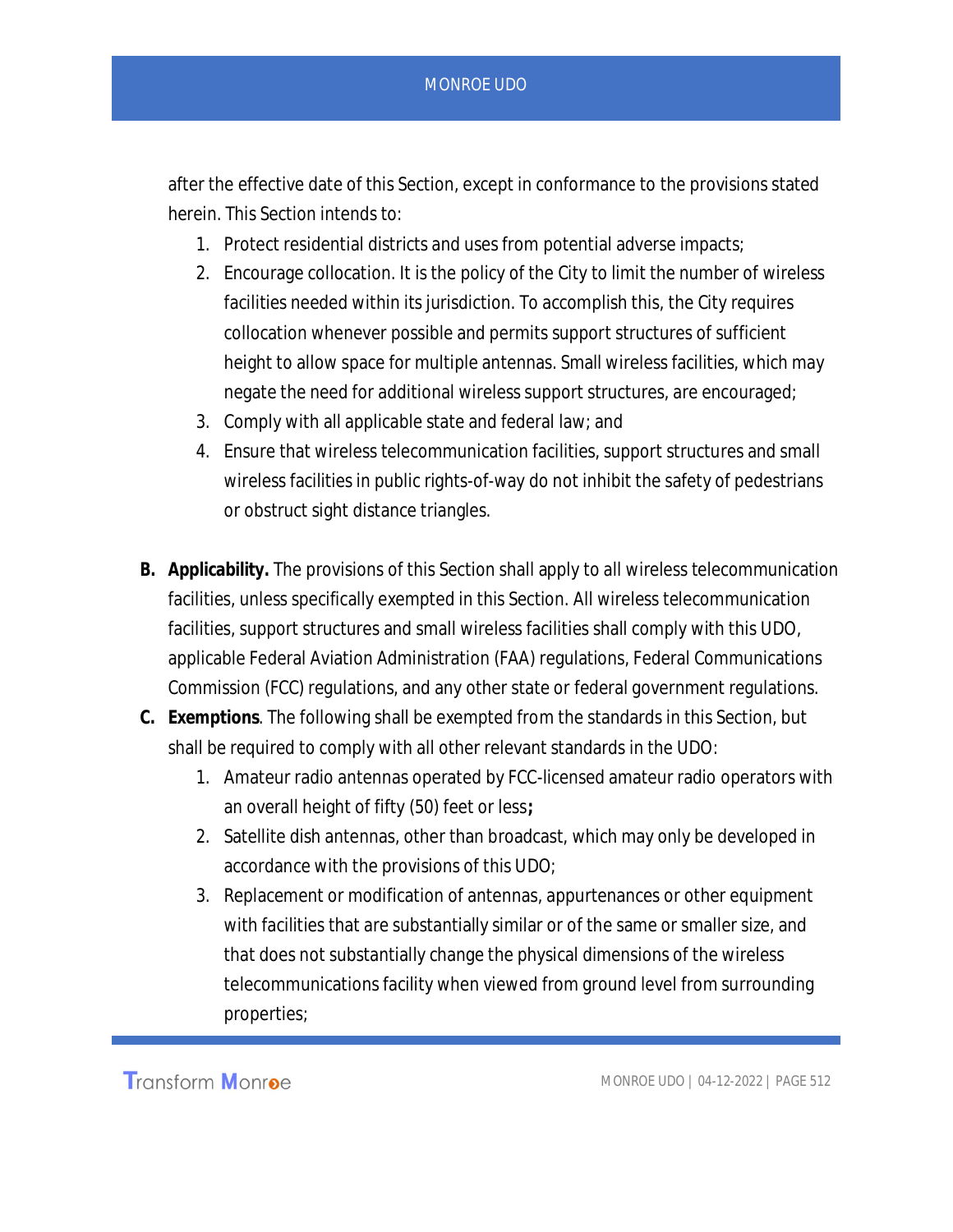- 4. Wireless communications facilities, support structures, or small wireless facilities erected as a temporary use, that receive a temporary use permit.
- 5. Wireless communications facilities, support structures or small wireless facilities erected upon the declaration of a state of emergency by a federal, state, or local government.
- 6. Emergency communication support structures owned by a public agency that is wholly or in part used for public safety or emergency communication purposes.
- 7. Small wireless facilities located in an interior structure or upon the site of any stadium or athletic facility. This subsection does not apply to a stadium or athletic facility owned or otherwise controlled by the city. This subsection does not prohibit the enforcement of applicable codes.
- 8. Private easement agreements between private parties. Any and all rights for the use of a right-of-way are subject to the rights granted pursuant to an easement between private parties.
- 9. Wireless telecommunications facilities in the rights-of-way of state-maintained highways or City rights-of-way by a provider authorized by state law to operate in the rights-of-way of state-maintained highways or city rights-of-way.
- D. **Wireless Telecommunication Facility Types.**
	- **1. Wireless Telecommunication Facilities.** Equipment at a fixed location which enables wireless telecommunications between user equipment and a communications network, including radio transceivers, antennas, wires, coaxial or fiber-optic cable or other cables, and associated equipment.
	- **2. Wireless Telecommunication Facility Support Structures.** Wireless telecommunication facilities that take the form of a support structure (commonly referred to as a "tower"), whether monopole, lattice, guyed or similar. All support structures shall comply with the provisions of this UDO and state and federal law. Support structures shall be reviewed consistently with state and federal law.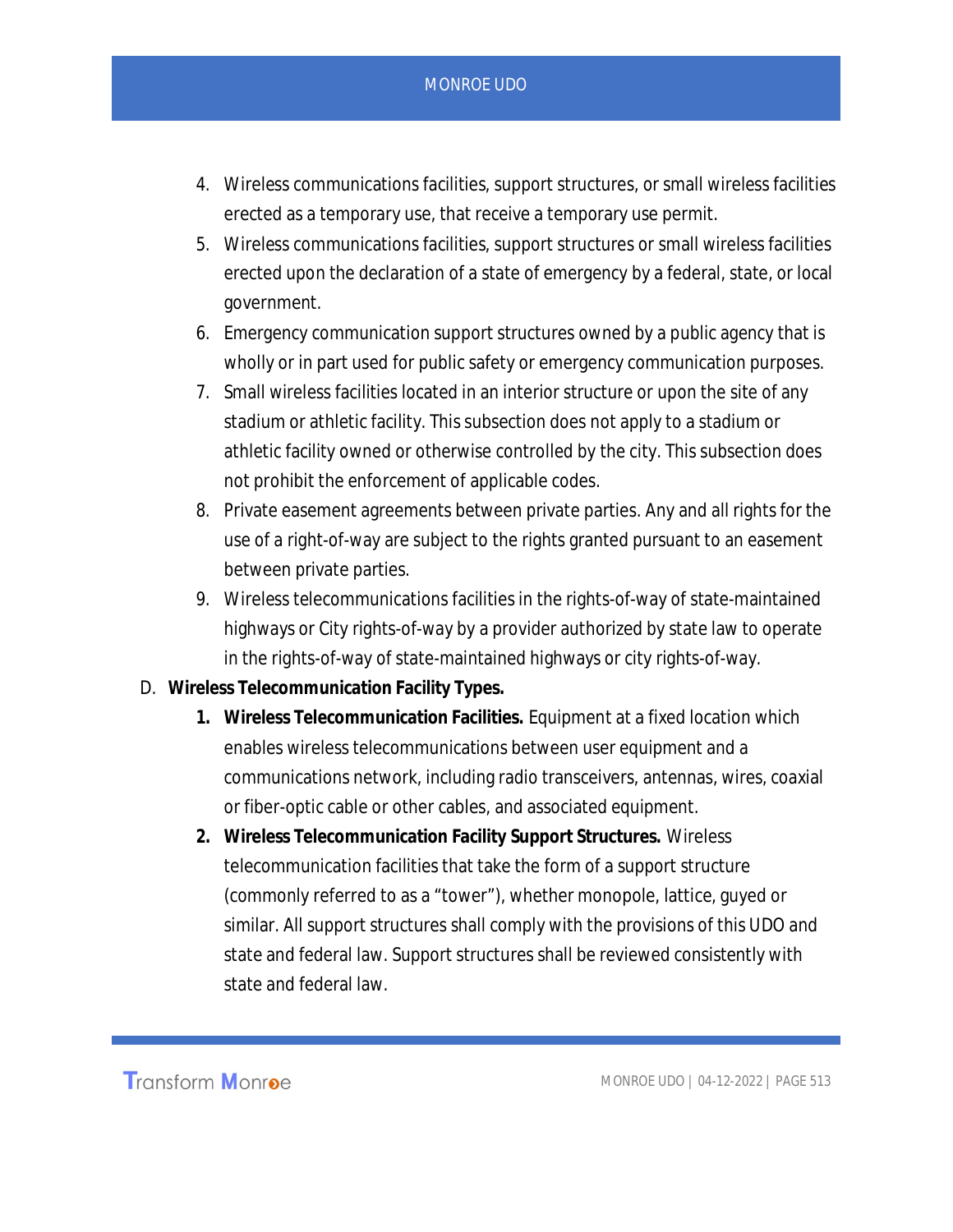- **a. Major Wireless Telecommunication Facility Support Structure**. Any new wireless telecommunication facility support structure greater than onehundred-and-fifty (150) feet in height (maximum two-hundred (200) feet in height).
- **b. Minor Wireless Telecommunication Facility Support Structure.** Any new wireless telecommunication facility support structure one-hundredtwenty (120) to one-hundred-fifty (150) feet in height.
- **c. Limited Wireless Telecommunication Facility Support Structure.** Any new wireless telecommunication facility support structure below onehundred-twenty (120) feet in height.
- **3. Small Wireless Facilities.** Wireless facilities not in the form of a telecommunication facility or support structure, small cell wireless facilities typically consist of compact wireless telecommunication technology which exists inside an enclosure of no more than six (6) cubic feet in volume.

#### 9.3. SUPPORT STRUCTURE APPROVAL PROCESS

- **A. Application.** Special use permits may be required for support structures where required per Section 7.1: Table of Permissible Uses. When a special use permit is required, a complete application for a special use permit shall consist of a completed application form, a site plan, and documentation prepared and sealed by a professional engineer registered in North Carolina sufficient to address necessary requirements (including collocation) per state and federal law. The special use permit shall be reviewed in accordance with Section 3.4.9: Special Use Permit and the provisions of this Section.
- **B. Additional Review Procedures.**
	- 1. In addition to the review procedures provided for in Section 3.4.9: Special Use Permit, the Board of Adjustment (BOA) may consider the support structure's harmony with the surrounding area, its compatibility with adjacent properties, and the availability or lack thereof of other more suitable sites. The aesthetic effects of the support structure, as well as any mitigating factors concerning the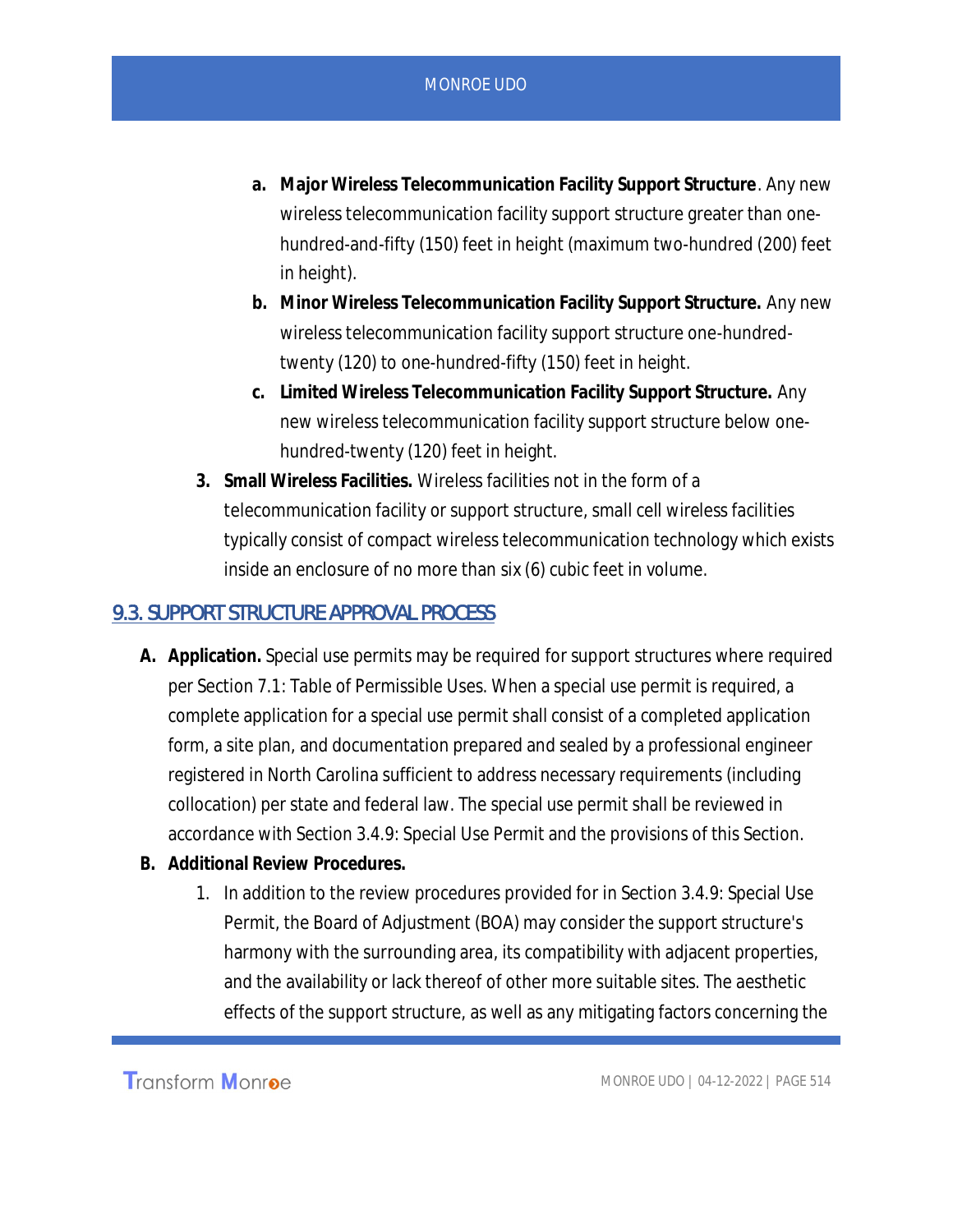aesthetics, may be used to evaluate the application. In reaching a decision, the BOA may request the height, design, screening, placement, or other characteristics of the support structure be modified.

- 2. The review of support structure shall comply with all state and federal law and shall be completed within one-hundred-fifty (150) days (or timeframe mandated under federal law, if amended).
- 3. Denials shall be provided to the applicant in writing and provide details as to the reason for denial.
- **C. Findings of Fact.** In addition to any criteria for Special Use Permits, per Section 3.4.9: Special Use Permit, the BOA shall make the following findings of fact:
	- 1. The use will not interfere with any of the surfaces provided under FAA Regulation 14 CFR Part 77 surrounding the Charlotte-Monroe Executive Airport or affect the radio and navigation signals of the operating ground and airborne equipment in the vicinity of the Airport.
	- 2. For any support structure proposed to be located in a residential zoning district, as identified in Section 4.2: Residential Zoning Districts, or within five-hundred (500) feet of the nearest property line of a legal conforming residential use, the applicant has submitted substantial evidence that the support structure cannot, by technical necessity, be located more than five-hundred (500) feet from the nearest property line of a legal conforming residential use.
	- 3. For any support structure proposed to be located in a nonresidential zoning district and within five-hundred (500) feet of the nearest property line of a legal conforming residential use or residential zoning district, the applicant has submitted substantial evidence that the support structure cannot, by technical necessity, be located more than five-hundred (500) feet from the nearest property line of a legal conforming residential use or residential zoning district.
	- 4. The height of the support structure, as proposed, is required to: (1) provide a reasonable level of service; or (2) meet the collocation requirements of this Section; or (3) prevent the need for another support structure in the search area.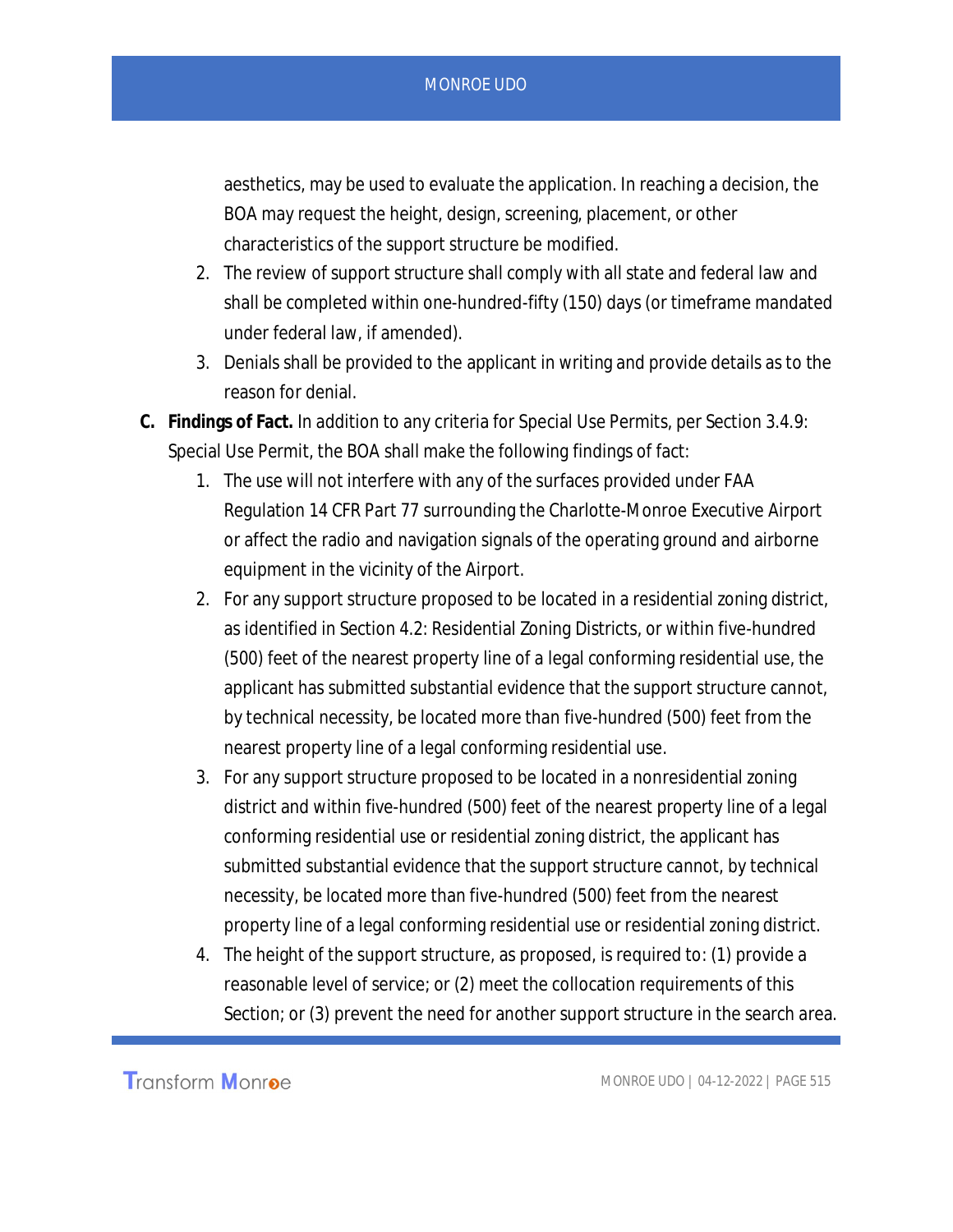# 9.4. STANDARDS

- **A. Specific Standards**
	- 1. **Major Support Structure**. Any new wireless telecommunication facility support structure greater than one-hundred-fifty (150) feet in height shall comply with the following standards:
		- a. A valid Special Use Permit is required.
		- b. The support structure must be constructed to have the capacity to support at least three collocations.
		- c. Maximum height is two-hundred (200) feet.
		- d. Permitted support structure types include monopole, lattice or guyed.
		- e. Stealth designs are not required.
		- f. In no case shall a new wireless telecommunication facility support structure be permitted in the DC-MX district, DG-MX district, a locally designated historic district, a National Register Historic District, or within five-hundred (500) feet of a property listed on the National Register of Historic Places. Major support structures may only be allowed in permitted districts per Section 7.1: Tables of Permissible Uses.
	- 2. **Minor Support Structure**. Any new wireless telecommunication facility support structure one-hundred-twenty (120) to one-hundred-fifty (150) feet in height.
		- a. The support structure must be constructed to have the capacity to support at least two collocations.
		- b. Maximum height is one-hundred-fifty (150) feet.
		- c. Permitted support structure types include monopole, lattice or guyed.
		- d. Stealth design is not required.
		- e. Minor support structures may only be allowed in permitted districts per Section 7.1: Tables of Permissible Uses.
	- **3. Limited Support Structure.** Any new wireless telecommunication facility support structure below one-hundred-twenty (120) feet in height.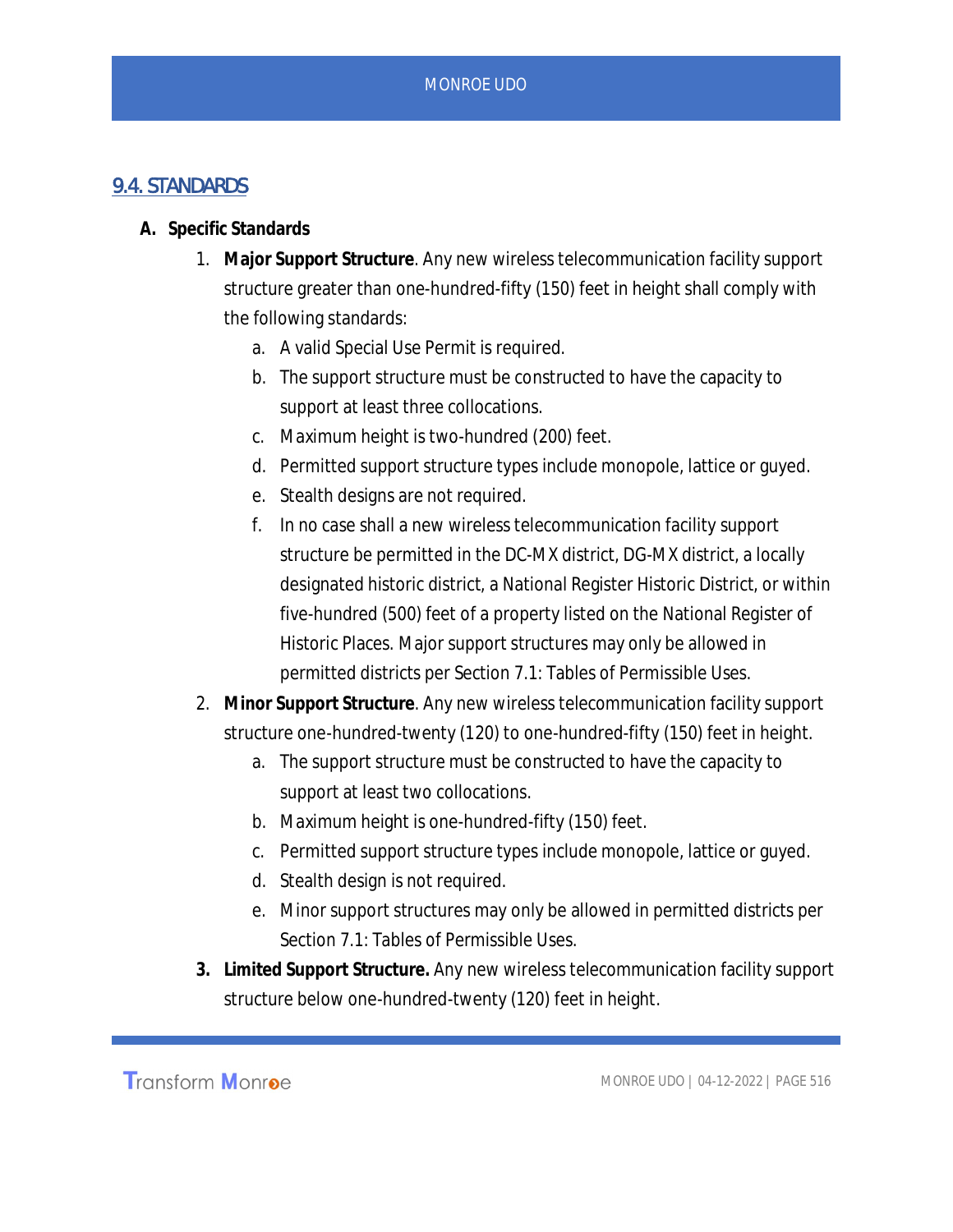- a. The support structure must be constructed to have the capacity to support at least one collocation.
- b. Stealth design is required. Tree stealth design is not permitted.
- c. Permitted support structure types include monopole, lattice, or guyed.
- d. Limited support structures may only be allowed in permitted districts per Section 7.1: Tables of Permissible Uses.
- **B. General Standards.** The following standards shall be required:
	- **1. Collocation Opportunities.** Applicants must submit a notarized statement signed by the owner, or its legal representative, of the number of collocation sites on the wireless telecommunication facility support structure which will be made available. A declaration that such site will be negotiated in good faith at reasonable terms to other wireless providers is also required. Documentation sealed by a professional engineer registered in North Carolina is required to demonstrate that the support structure has sufficient structural integrity for the intended users and collocations.
	- **2. Aesthetics**. To minimize the visual impact of new wireless telecommunication facility support structures, the following requirements shall apply:
		- a. Wireless telecommunication facilities shall not be lighted unless specifically required by the FAA. If FAA lighting is required, strobe lights shall be avoided unless specifically required by the FAA. Lighting of all facilities in any district shall be directed toward the support structure and/or equipment shelters.
		- b. Two-way and microwave antennas shall be located inside accessory buildings when technically possible.
		- c. Outdoor storage of equipment or other related items is prohibited on wireless telecommunication facility sites.
	- **3. Fencing.** In order to secure the site from unauthorized use, an eight (8) foot high fence shall be constructed around any support structure and all ancillary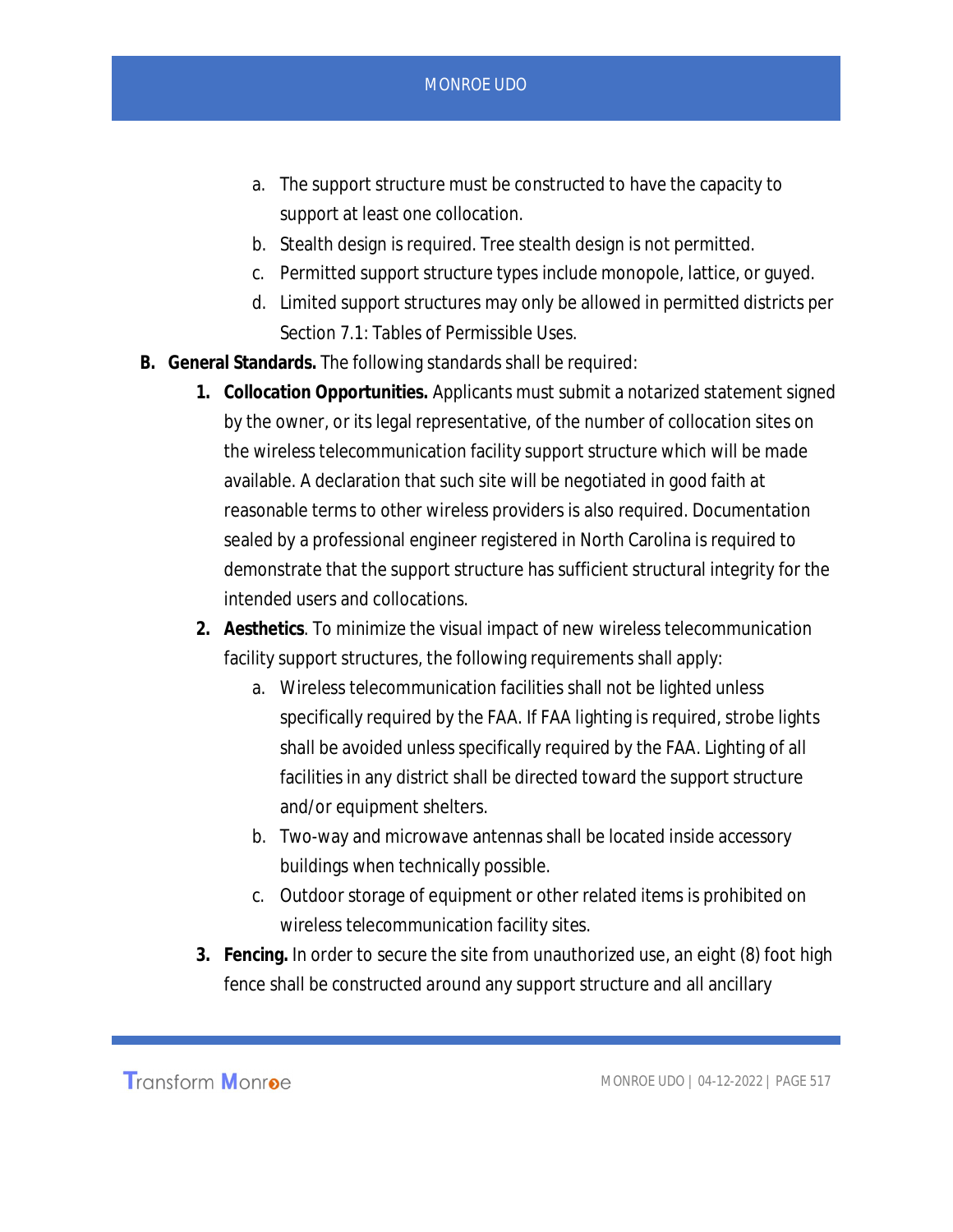structures housing equipment. The gate into the fenced area shall be located so that it is not easily visible from a public street or adjacent residence.

- **4. Screening**. Screening is required along all exterior sides of the fence, excluding the gate.
	- a. Screening shall be located outside and parallel to the perimeter of the security fencing.
	- b. Such screening shall consist of evergreen shrubs or trees or any combination thereof planted in such numbers and intervals which will provide an opaque screen within two years.
	- c. All plantings shall be at least three (3) feet in height at the time of planting and capable of reaching a height of six (6) feet within two (2) years. The owner of the property and the owner of the support structure shall be jointly and severally responsible for the maintenance of all screen materials. Such maintenance shall include all actions necessary to keep the screened area free of litter and debris, to keep plantings healthy, and to keep planting areas neat in appearance. Vegetation and plant material shall be maintained and replaced when necessary.
- **5. Signage.** Signage is required to identify the facility as a "no-trespassing area" and to provide a current emergency contact, telephone number, site address and other information as required by applicable federal, state, or local laws. Signage shall meet the following standards:
	- a. No advertising signs are permitted on a support structure site where the support structure is the principal use of the property.
	- b. No advertising signs are permitted within or on the fence securing the support structure site.
	- c. No advertising signs are permitted to be located anywhere on a support structure.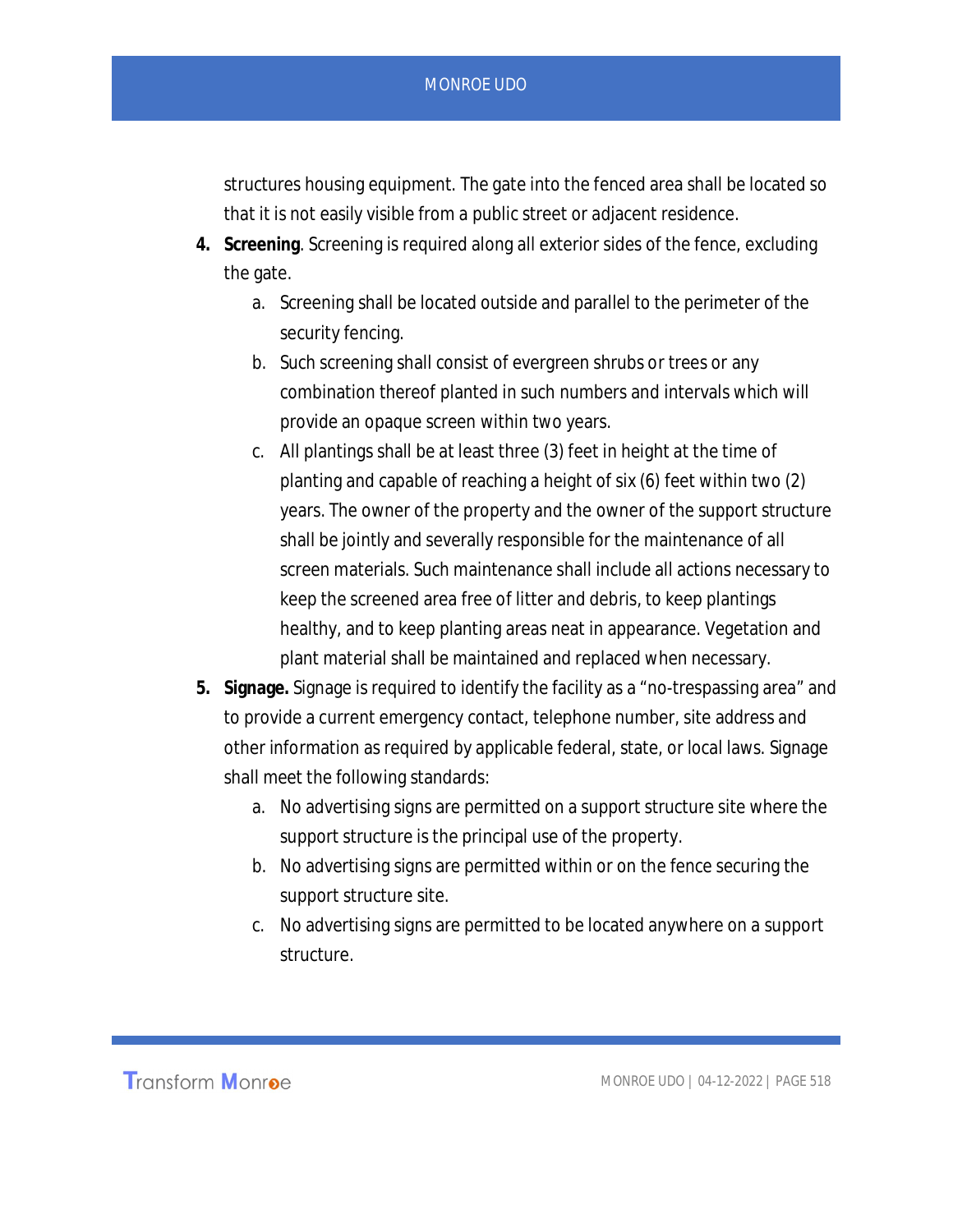- d. Signs for the purpose of safety and information, not legible from a public right-of-way or adjacent residential lots, are permitted within the fenced area of any support structure site.
- e. Freestanding signs are prohibited.
- **6. Lot Size.** Support structure sites must be a minimum of 10,000 square feet in size or meet the minimum lot size for the district in which it is located, whichever is greater. A support structure site shall include the entire legal parcel on which the support structure is located, even if the support structure is an accessory use of the property. When support structures are located as accessory uses, any undeveloped/un-impervious requirements which apply to the property must continue to be met for the property as a whole. In addition, if the principal use requires a minimum lot size, then the minimum lot size for the support structure shall be in addition to the minimum lot size established for the principal use.
- **7. Interference or Obstruction with Public Safety Telecommunications.** New wireless telecommunication service shall not obstruct existing or proposed public safety telecommunication facilities. All applications for new service shall be accompanied by a certification obtained by the applicant from the City Chief of Police, Union County Sheriff and Union County Emergency Management Director that the support structure and ancillary wireless telecommunication facilities are not expected to interfere or obstruct such public facilities. In the event interference or obstruction does occur with public safety telecommunication facilities, it shall be the responsibility of the owner of the commercial wireless telecommunication facility creating the interference or obstruction to make all necessary repairs and/or accommodations to alleviate the problem.
- **8. Setbacks.** All support structures, including ancillary structures and guy wires, must meet a minimum fifty (50) feet setback requirement. Major wireless telecommunication facility support structures may have greater setback requirements as part of any Special Use Permit approval.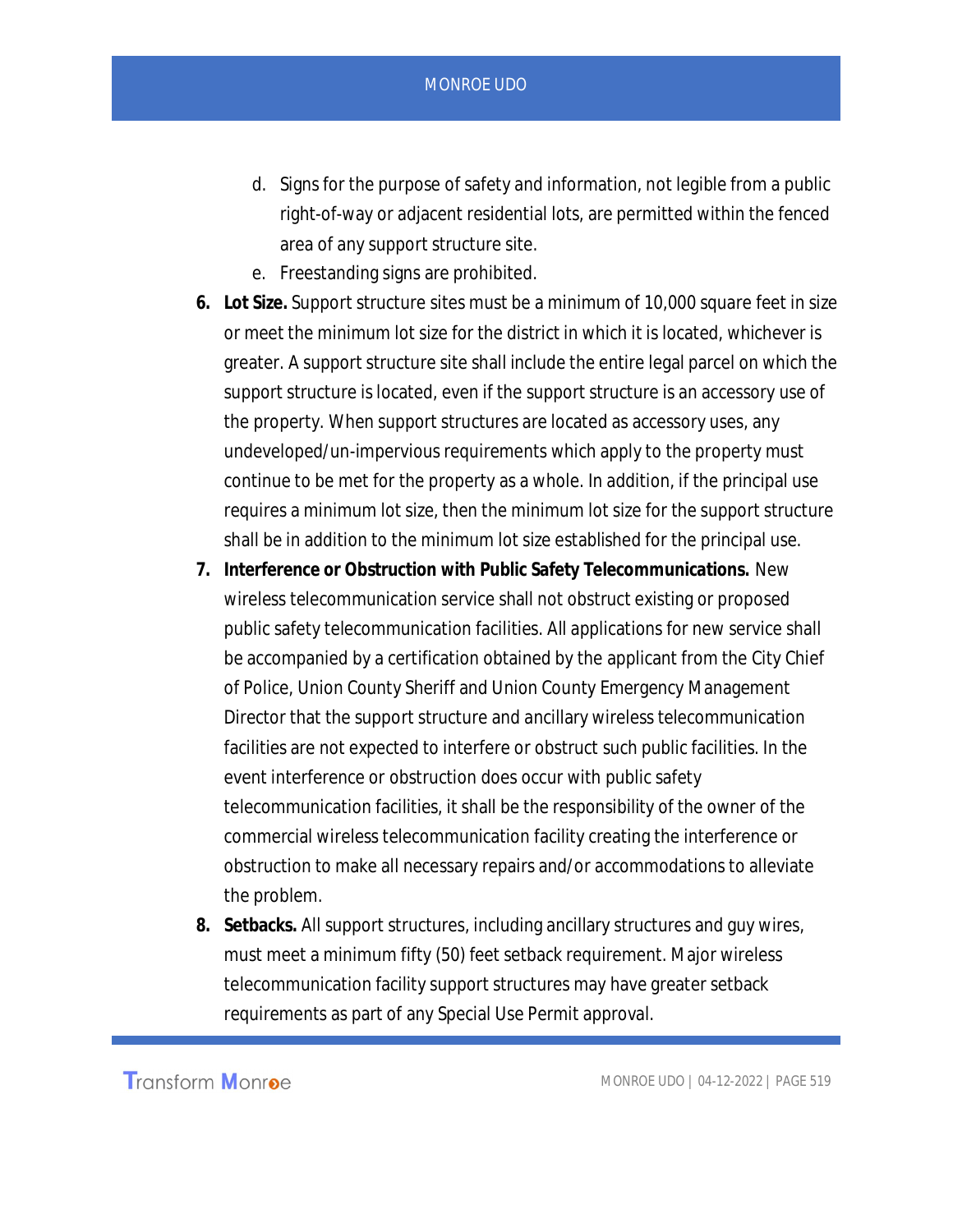- **9. Certifications Required.** Prior to the release of any occupancy permit or certificate for a support structure site, the applicant must submit federal/local documentation that the support structure complies with (or is not subject to) all requirements of the FCC, the National Environmental Policy Act (NEPA), and State Building Code requirements. In addition, prior to approval, the applicant shall submit a copy of any FAA comments for review by staff.
- **10. Placement of Antennas on Existing Buildings.** An antenna may be attached to a commercial or multifamily building in accordance with the following standards:
	- a. Antennas shall not extend above a height twenty percent (20%) higher than the highest point of the building or structure;
	- b. Antennas visible from the street shall be omni-directional, screened, or be camouflaged to minimize appearance; and
	- c. All other equipment shall be located within the building or screened to prevent off-site views.
- **11. Rights-Of-Way.** Per N.C.G.S. § 160D-936, a wireless provider shall be required to repair all damaged caused by their work on rights-of-way.
- **12. Abandonment.** Whenever a support structure ceases to be in active operation for more than one-hundred-eighty (180) days, it shall be considered abandoned and removed by the owner of the support structure or the owner of the property.
	- a. The owner of the property and the owner of the support structure shall be jointly and severally responsible for the removal of an abandoned support structure.
	- b. The City Council may grant a one-time extension equal to one-hundredeighty (180) days whenever it finds that such an extension will not compromise the public health, safety, or welfare and that such extension is not solely for the purpose of delaying the cost of removing the support structure.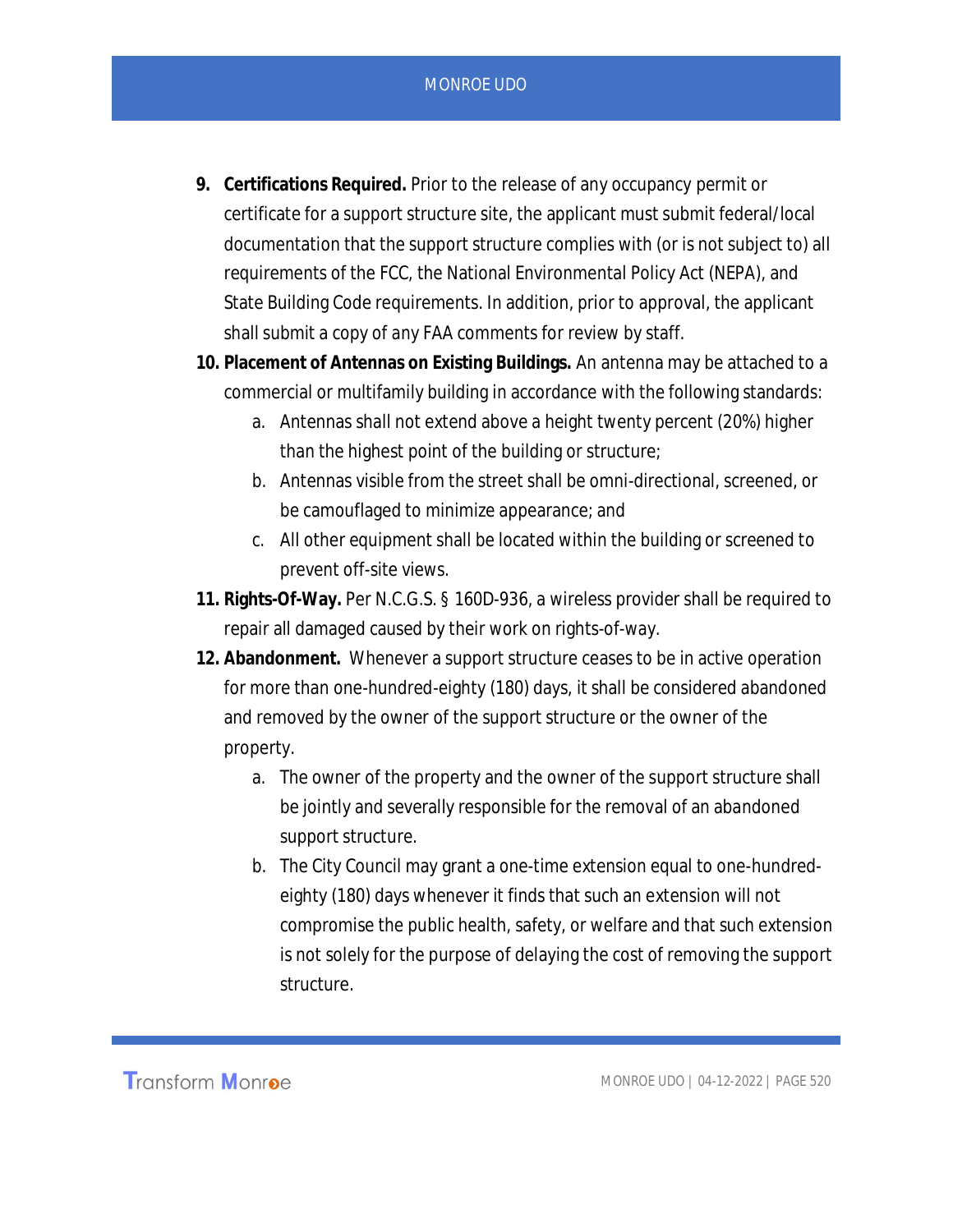c. Whenever a support structure is abandoned, the owner of the support structure shall notify the City's Planning and Development Department within thirty (30) days following abandonment.

# 9.5. EXISTING SUPPORT STRUCTURES

- A. **General**. All support structures which existed prior to the adoption date of this UDO, and which do not meet the requirements of this Section, shall be permitted to continue as legal non-conforming structures, but shall not be modified except in accordance with this Section.
- B. **Modification**. Minor modifications, including ordinary maintenance performed on a nonconforming wireless facility or support structure, may be permitted so long such maintenance does not represent a Substantial Modification (as defined in this Section).
	- a. Substantial Modifications shall require a zoning permit, per Section 3.4.20: Zoning Permit, and approval by the Director.
	- b. An Eligible Facilities Request (as defined in this Section) shall not constitute a Substantial Modification and shall be approved by the City, per N.C.G.S. § 160D-934.
	- c. Collocation of wireless telecommunications facilities on an existing nonconforming wireless support structure shall not constitute a Substantial Modification, but shall be reviewed and approved in accordance with the site and development plan process as stated in Section 3.4.17. Qualified collocation applications can be reviewed for conformance with site plan and building permit requirements, but are not otherwise subject to zoning requirements

## 9.6. SMALL WIRELESS FACILITIES

- A. **Applicability**. The placement of small wireless facilities (including micro wireless facilities) in all cases are subject to the standards of this UDO and require a zoning permit, per Section 3.4.20: Zoning Permit.
- B. **Standards**. A small wireless facility shall meet all of the standards below: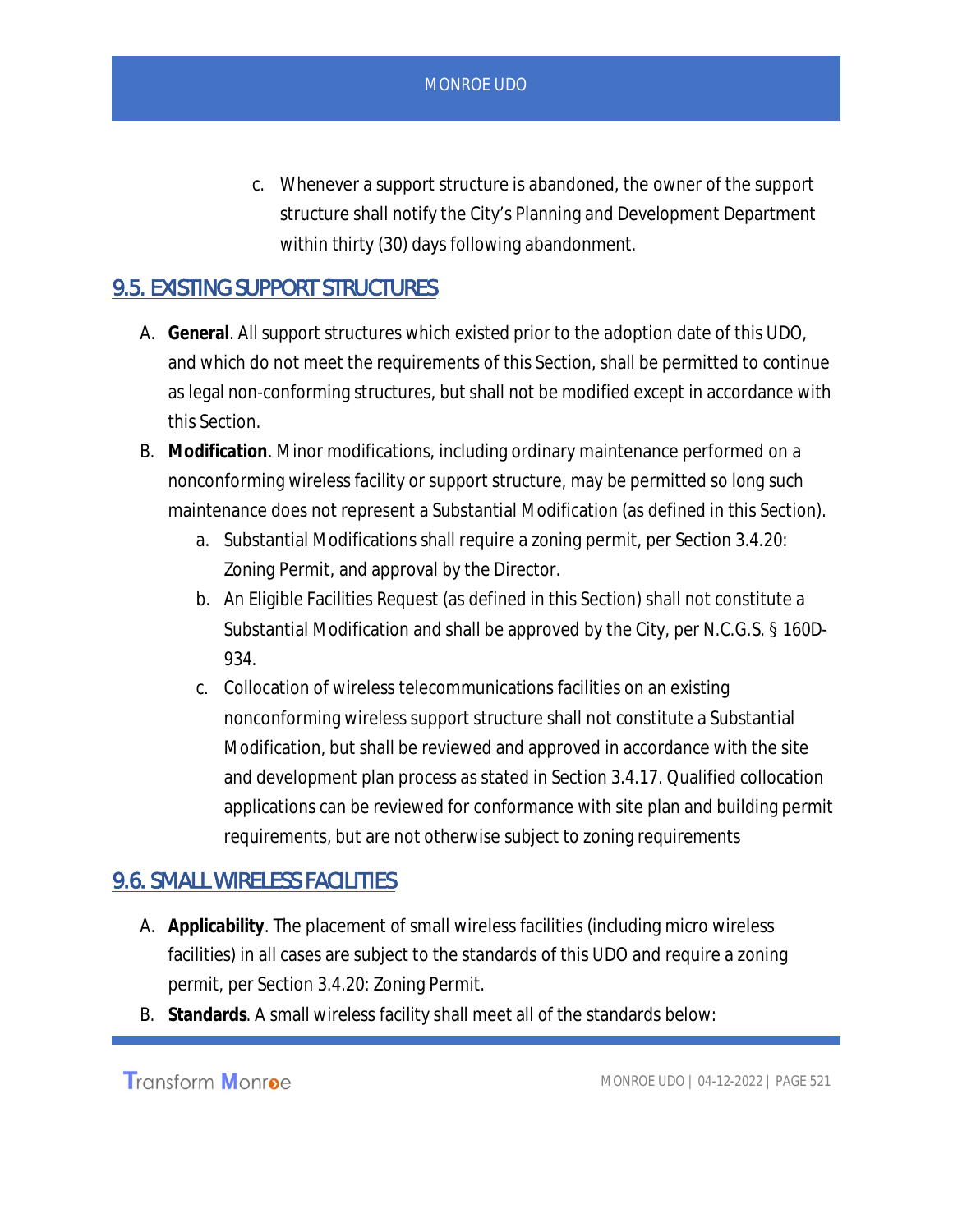- 1. The small wireless facility shall not extend more than ten (10) feet above the highest point of the vertical structure;
- 2. Any antenna shall be capable of fitting in an enclosure a maximum of six (6) cubic feet;
- 3. Associated equipment for a small wireless facility shall maintain a maximum volume of twenty-eight (28) cubic feet;
- 4. The small wireless facility shall not have any type of lighted signal, lights, or illuminations unless required by an applicable federal, state, or local rule, regulation or law;
- 5. The small wireless facility shall comply with any applicable FCC emissions standards;
- 6. The small wireless facility shall comply with any applicable local building codes in terms of design, construction and installation; and
- 7. The small wireless facility shall not contain any commercial advertising.
- **C. City Utility Poles.** If small wireless facilities are installed on City utility poles, the City shall not enter into an exclusive agreement or arrangement with any person for the right to attach equipment to City utility poles. Any rates or fees for collocations on City utility poles must be nondiscriminatory regardless of the services provided.
- **D. Right-of-Way Use Permit.** If a small wireless facility is placed within the public right-ofway, in addition to a zoning permit, a right of way permit shall be required. The City may deny a right-of-way use permit for a small wireless facility if the proposed facility:
	- 1. Interferes with the safe operation of traffic control equipment;
	- 2. Interferes with sight visibility lines for transportation or pedestrians;
	- 3. Interferes with compliance of the Americans with Disabilities Act or similar federal or state mandated provisions regarding pedestrian access of movement; or
	- 4. Fails to comply with applicable standards of this UDO and Standard Specification and Detail Manual.

Transform Monroe

MONROE UDO | 04-12-2022 | PAGE 522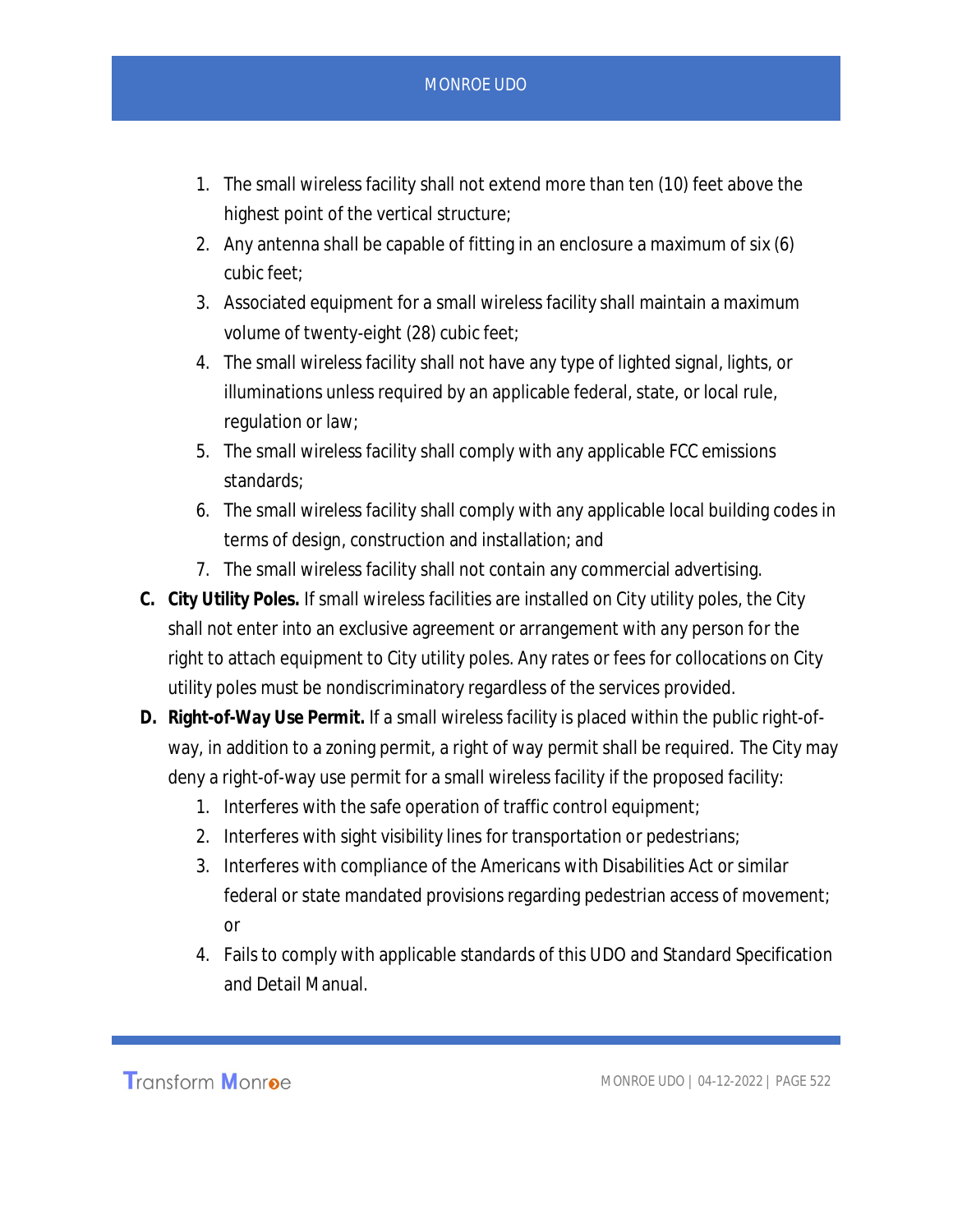- **E. Application Review Criteria**
	- a. Applications for small wireless facilities shall be processed and reviewed within forty-five (45) days from the date an application is considered to be complete. The applicant and City may mutually agree to a longer review period.
	- b. Construction of any approved small wireless facility shall commence within six (6) months of its approval date. The small wireless facility shall be activated for use within one (1) year from the right-of-way use permit issuance date.
	- **c.** City approval is not required for routine maintenance, replacement of existing small wireless facilities which are substantially similar, or installation or replacement of micro wireless facilities that are suspended on cables strung between existing utility poles.
- **F. Abandonment**
	- a. As authorized by N.C.G.S. § 160D-935(g), whenever a small wireless facility ceases to be in active operation for more than one-hundred-eighty (180) days, it shall be considered abandoned and removed by the wireless provider.
		- a. For purposes of this subsection, a small wireless facility shall be deemed abandoned at the earlier of the date that the wireless provider indicates that it is abandoning such facility or the date that is one-hundred-eighty (180) days after the date that such facility ceases to transmit a signal, unless the wireless provider gives the City reasonable evidence that it is diligently working to place such facility back in service.
		- b. The City Council may grant a one-time extension equal to one-hundredeighty (180) days whenever it finds that such an extension will not compromise the public health, safety, or welfare and that such extension is not solely for the purpose of delaying the cost of removing the small wireless facilities.